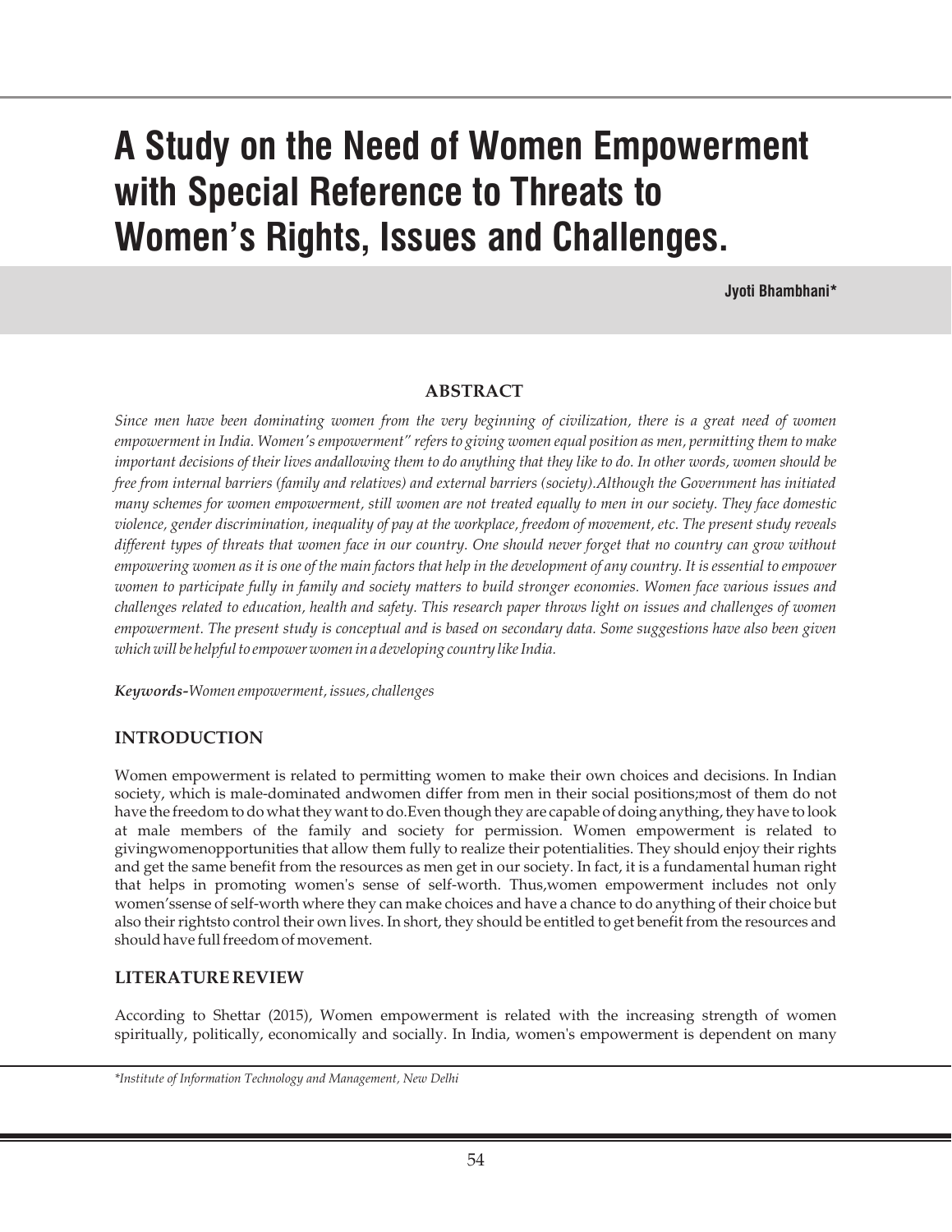variables, whichinclude geographical location, the status of education, social status and age. Women empowerment is the process of protecting them against all forms of violence. Thus, it is related with building up a society where women have full freedomwithout having any fear of ill-treatment,discrimination, exploitation, nervousness and anxiety.In a developing country like India, they are not treated as equal to men in all places. Gender inequality and differences are found in India. The paradoxical situationsare suchthat at one time she is concerned as Goddess and at other times as a slave.1

Nayak and Mahanta, (2009) have analyzed the status of women empowerment in India. For the analysis, they used some indicators like the decision making power of women, financial freedom, participation in politics, gender inequality, exposure to media, access to education, etc.According to them, women of India are relatively disempowered and they do not enjoy an equal status that of men in society. Although the government has taken various steps, still the gender gap exists.Women's household decision-making power and freedom of movement vary considerably with their age, education and employment status. In fact, women living in the rural areasare more prone to domestic violence than women living in the urban areas.

Dr Devi (2017) has found out some issues which need to be tackledfor women empowerment and gender equality. He found out that women are put at a disadvantage at every level of society in India. It may be access to education or access to resources. The majority of women are poor and uneducated and they spend their time arranging necessary things for their family and are not in a position to even make choices for themselves or availing any opportunity. They are not conscious about their welfare and better health. To make them aware of this, they should be provided with proper remuneration and work at par with men so as to boost their status in society. A woman should be physically healthy to know her rights and to take challenges of equality. Women must be provided with complete, affordable and quality health care.3

Agnihotri and Malipatil, (2017) -In India, there is a tradition of worshipping female goddesses (Lakshmi, Durga, Saraswati) and also giving respect to women, particularly to mother. In spite of that, there are some demons in India who are killing women's rights in society. These are the dowry system,illiteracy, sexual harassment, gender discrimination, domestic violence and many more. To empower women, these devils should be killed. Women have been facing many types of violence and discriminatory practices particularly by the male members of the family and society. Wrong practices for women in societyhave slowed the process of women empowerment. There is a great need for empowerment of theWomen physically, mentally and socially. Almost half population of India is covered by the female. Without empowering its half population means women, our country won't develop.4

## **RESEARCH METHODOLOGY**

The proposed study is exploratory in nature. It is based on secondary data only. The documents of articles and websites have been used in this study. For the purpose of research, only secondary data has been collected.

## **OBJECTIVES OF THE STUDY**

- 1) To find out the needfor women empowerment in India
- 2) To understand threats to women's rights
- 3) To study the issues and challenges of women empowerment

#### **Analysis and Interpretation of Data**

Need of women empowerment and threats to women's rights-There is a great need of women empowerment in a developing country like India. Equal rights for men and women are given under Articles 14 to 16 in the Indian constitution. Discrimination based on gender is strictly prohibited. India is the second country in modern history to have a female leader, Indira Gandhi, in 1966 after Sri Lanka, elected Sirimavo Bandaranaike in 1960. The Women's Reservation Bill of giving 33 per cent reservation for women seats in all levels of Indian politics is also a strong step for women empowerment.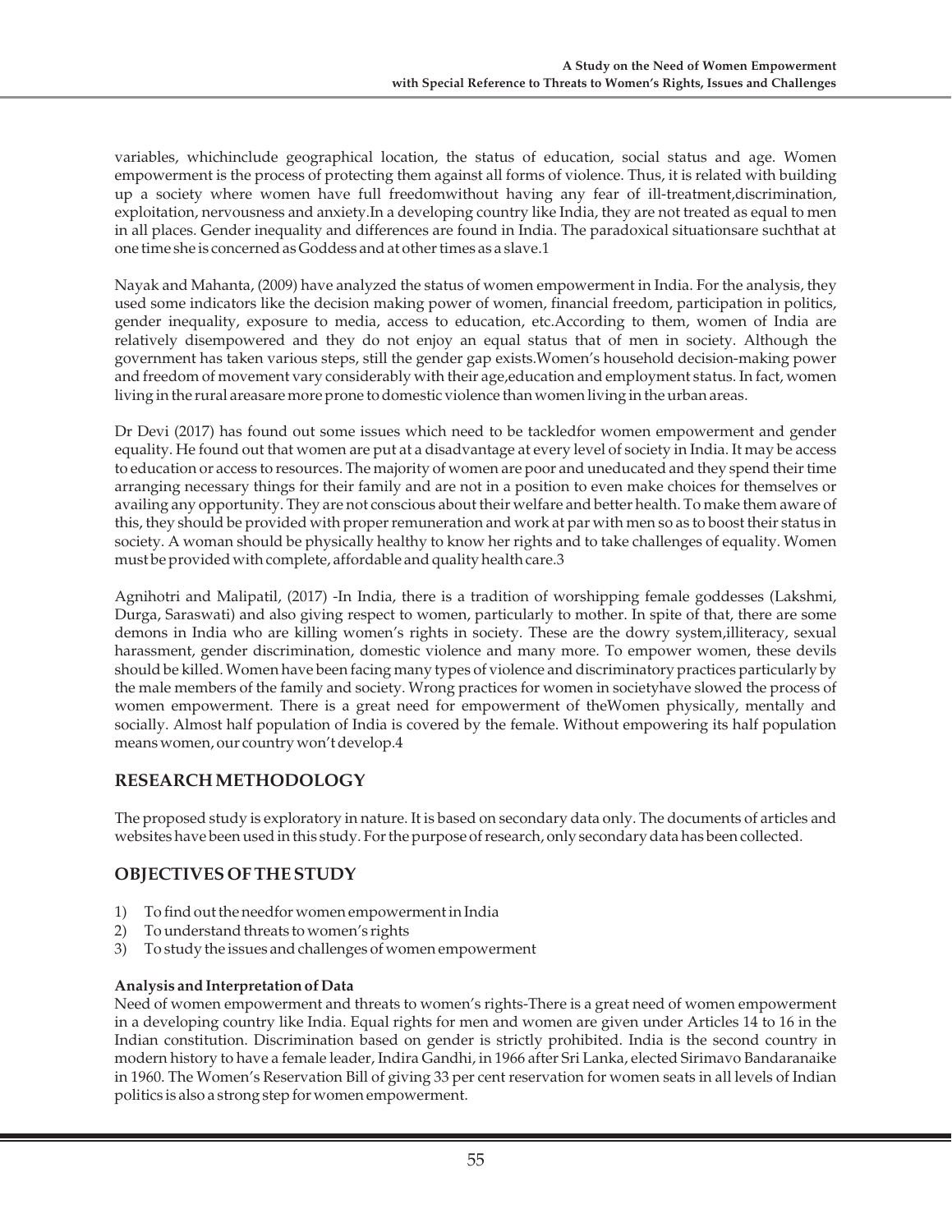One of India's major problems gender inequalities can be seen in a wider context of South Asia where gender disparity is still significant, especially in the rural area. Women continue to do household chores and do not have a right to participate in economic decisions. It has been found that levels of literacy, nutrition and access to health care, etc. continue to be poor for women. Further, social welfare parameters are lower than our neighbouring country Bangladesh. Women empowerment is the only weapon that will help in achieving gender equality. When men and women both will have equal rights and opportunities for education, healthcare, economic participation and personal development, gender discrimination will reduce. Some Scandinavian countries are the best example. The countries such as Iceland, Sweden, Finland and Norway in Northern Europe have made strides in narrowing the gender gap.5

Not only this, empowered women can contribute to the health and productivity of the entire family and society and also for the next generation's development. Education is one of the most important means of empowering women. More than 40 years ago, the Universal Declaration of Human Rights declared "everyone has the right to education". But in most regions, women get less formal education than men, as a result women's knowledge, potentials are not recognized. We should not forget that empowering a woman today will give us a progressive society for tomorrow; hence there is a great need for women empowerment in India.

Threats, Issues and Challenges of Women Empowerment- – Here are some important issues to be tackled for women's empowerment. Gender inequality/discrimination which refers to unequal treatment of male and female by our society. Due to gender inequality, they are not provided proper remuneration and work at par with men hence are not able to increase their status in society. In India, women are discriminated against in terms of payment for their jobs not only in rural areas but also in urban areas. Not only this, women often have to deal with more complications in getting credits to start their independent business.

They have fewer opportunities in society. Due to these fewer opportunities, they contribute more to their household and almost ignore themselves. For example, Beaman et al. (2011) found that, in West Bengal, in places where no woman had ever been the local leader, 86% of parents wanted their daughters to be either a housewife or whatever their in-laws would decide for her.

Esther Duflo, "Women's Empowerment and Economic Development" Working Paper 17702, retrieved on 31st December from http://www.nber.org/papers/w17702The following are the threats issues and challenges of women empowerment.

Another serious issue is domestic violence which has taken the form of psychological and physical abuse against women like slapping, beating, hitting, public humiliation, etc. In India, the Protection of Women from Domestic Violence Act comes under Section 498 A of the Indian Penal Code but the provisions of the Act are not followed strictly.

Not only this, 'The Dowry Prohibition Act' is not effective in India.In the prevailing dowry system, the parents of women have to make payment to the bridegroom in the form of capital, durable goods, real estate, vehicles, etc. as a condition for marriage. Deaths due to the dowry system are quite alarming. The reported dowry death cases in India amounted to more than 7100in 2016. Section 498A of the Indian Penal code has declared taking and giving of dowry as a crime but it is still in practice.

Women form 48% of India's population, only 26% of women have access to formal credit. Last but not the least, there is a very serious issue of rape cases in India where there are no strict rules and regulations. The report says that an Indian girl child aged 1-5 years is 75% more likely to die than a boy child, a woman is raped every 20 minutes.